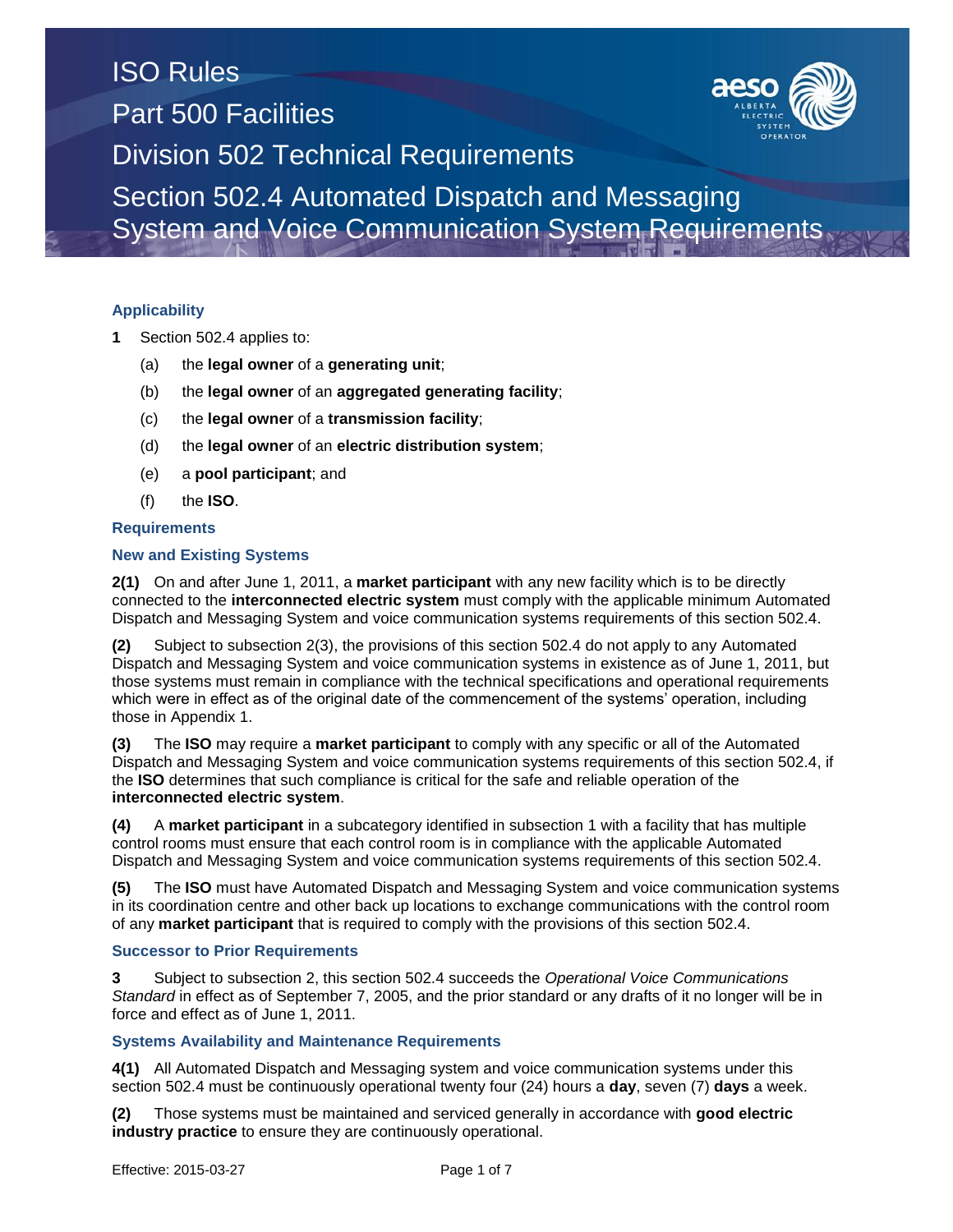### ISO Rules Part 500 Facilities Division 502 Technical Requirements Section 502.4 Automated Dispatch and Messaging System and Voice Communication System Requirements

### **Dedicated Primary Direct Access Telephone and Cell Phone Connections**

**5(1)** If there is a requirement under this section 502.4 for one (1) or more primary direct access telephone connections to the **ISO** coordination centre from a **market participant** control room, then the connection must be dedicated for the exclusive use of the **ISO** and the **market participant**, and must not be degraded by any other communication or data transfer activities if there is any shared equipment or functionality associated with the connection.

**(2)** Each primary direct access telephone connection must be dedicated to the specific applicable operational function in the **ISO** coordination centre.

**(3)** Each primary direct access telephone number must be a primary number with automatic forwarding to another number if the primary number is busy or otherwise not available, and the use of voice mail is prohibited.

**(4)** Cell phone service may be used as a primary direct access telephone connection if it satisfies the requirements of subsections 4 and 5.

#### **Mobile Satellite Telephone Service**

**6(1)** If there is a requirement under this section 502.4 for mobile satellite network telephone service to the **ISO** from a **market participant**, then the service must be commercially available for one-to-one communications with the **ISO**.

**(2)** If there is a requirement for such service to be available for **dispatch** purposes, then the service must allow for multiple party communications, including those between the **ISO** and the **market participant**.

### **Specific Requirements**

**7** The more specific systems requirements are as set out in the following Table 1:

**Table 1**

### **Automated Dispatch and Messaging System and Voice Communication Systems Requirements**

| <b>A. Market Participant</b><br><b>Subcategory</b>                                           | <b>B. Primary Requirements</b>                                                                                                                                                                            | <b>C. Emergency and Backup Requirements</b>                                                                                                                    |
|----------------------------------------------------------------------------------------------|-----------------------------------------------------------------------------------------------------------------------------------------------------------------------------------------------------------|----------------------------------------------------------------------------------------------------------------------------------------------------------------|
| 1. A pool participant<br>who may receive an<br>energy market dispatch<br>or a directive.     | 1. Automated Dispatch and<br>Messaging System; plus<br>2. A commercial service with<br>a primary direct access<br>telephone connection from<br>the control room to the <b>ISO</b><br>coordination centre. | None required.                                                                                                                                                 |
| 2. A pool participant<br>who may receive an<br>ancillary service<br>dispatch or a directive. | 1. Automated Dispatch and<br>Messaging System; plus<br>2. A commercial service with<br>a primary direct access<br>telephone connection from                                                               | One of the following additional services<br>connecting from the control room to the ISO<br>coordination centre:<br>1. A mobile satellite network telephone and |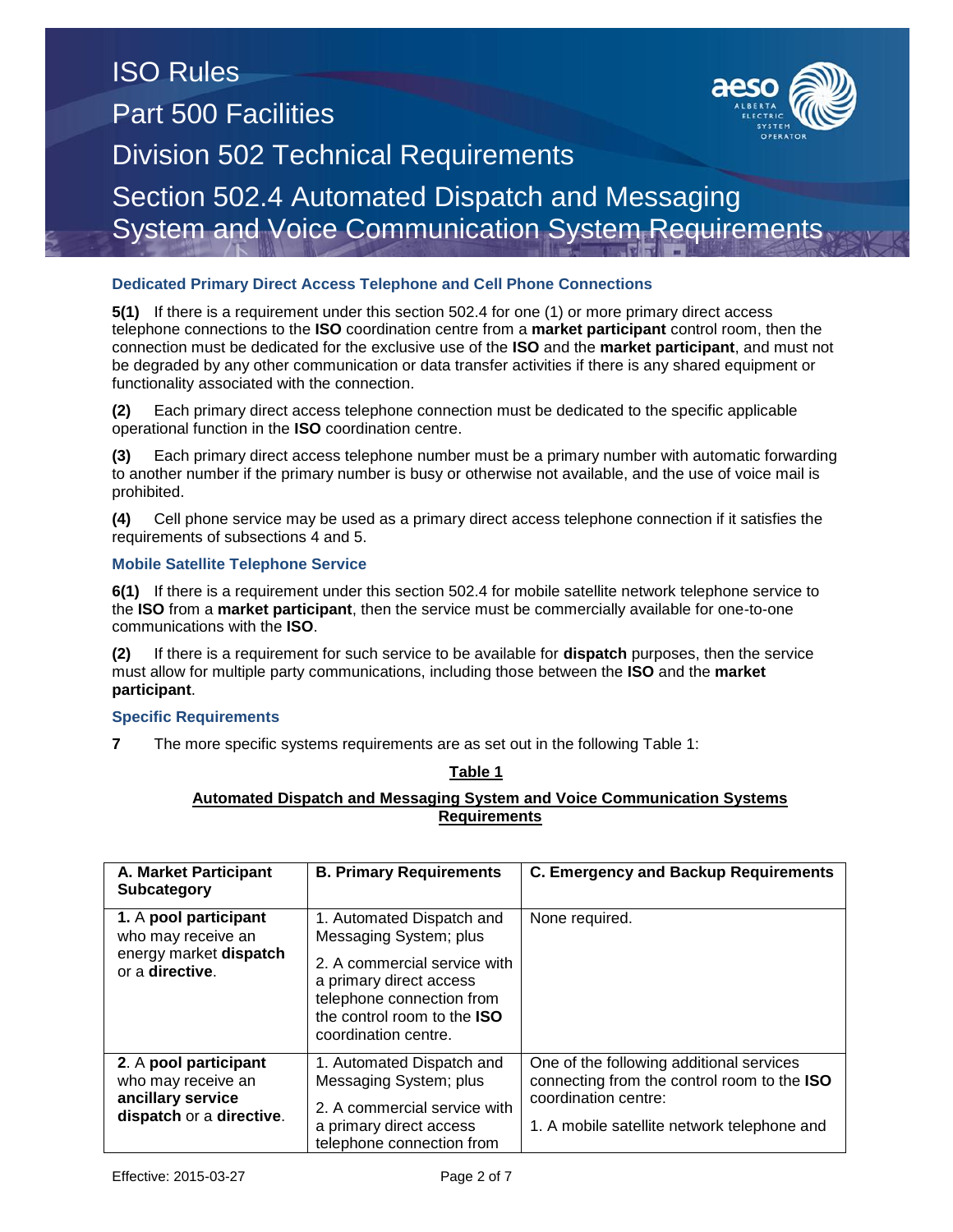System and Voice Communication System Requirements

**A. Market Participant Subcategory B. Primary Requirements C. Emergency and Backup Requirements**  the control room to the **ISO**  coordination centre, with the service having mute and conference call capabilities. **dispatch** service; 2. A back up direct access telephone connection; or 3. A utility orderwire service. **3**. A **legal owner** of a **generating unit** or **aggregated generating facilities** connecting to the **interconnected electric system** at a voltage of less than or equal to 25kV. 1. A commercial service with a primary direct access telephone connection from the control room to the **ISO**  coordination centre. None required. **4**. A **legal owner** of a **generating unit** or **aggregated generating facilities** connecting to the **interconnected electric system** at a voltage of greater than 25kV where the aggregated electric energy output at the point of connection is less than 50 MW. 1. A commercial service with a primary direct access telephone connection from the control room to the **ISO** coordination centre. A back up direct access telephone connection from the control room to the **ISO** coordination centre. **5**. A **legal owner** of a **generating unit** or **aggregated generating facilities** connecting to the **interconnected electric system** at a voltage of greater than 25 kV where the aggregated electric energy output at the point of connection is equal to or greater than 50 MW. 1. A commercial service with a primary direct access telephone connection from the control room to the **ISO**  coordination centre, with the telephone having mute and conference call capabilities. One of the following additional services connecting from the control room: 1. A direct access telephone connection to the control room of the **legal owner** of the **transmission facility** providing the **interconnected electric system**  connection; 2. A mobile satellite telephone service to the **ISO** coordination centre; 3. A back up direct access telephone connection to the **ISO** coordination centre; or 4. A utility orderwire service to the **ISO**  coordination centre. **6**. A **legal owner of** a **generating unit** providing 1. A commercial service with a primary direct access One of the following additional services connecting from the control room: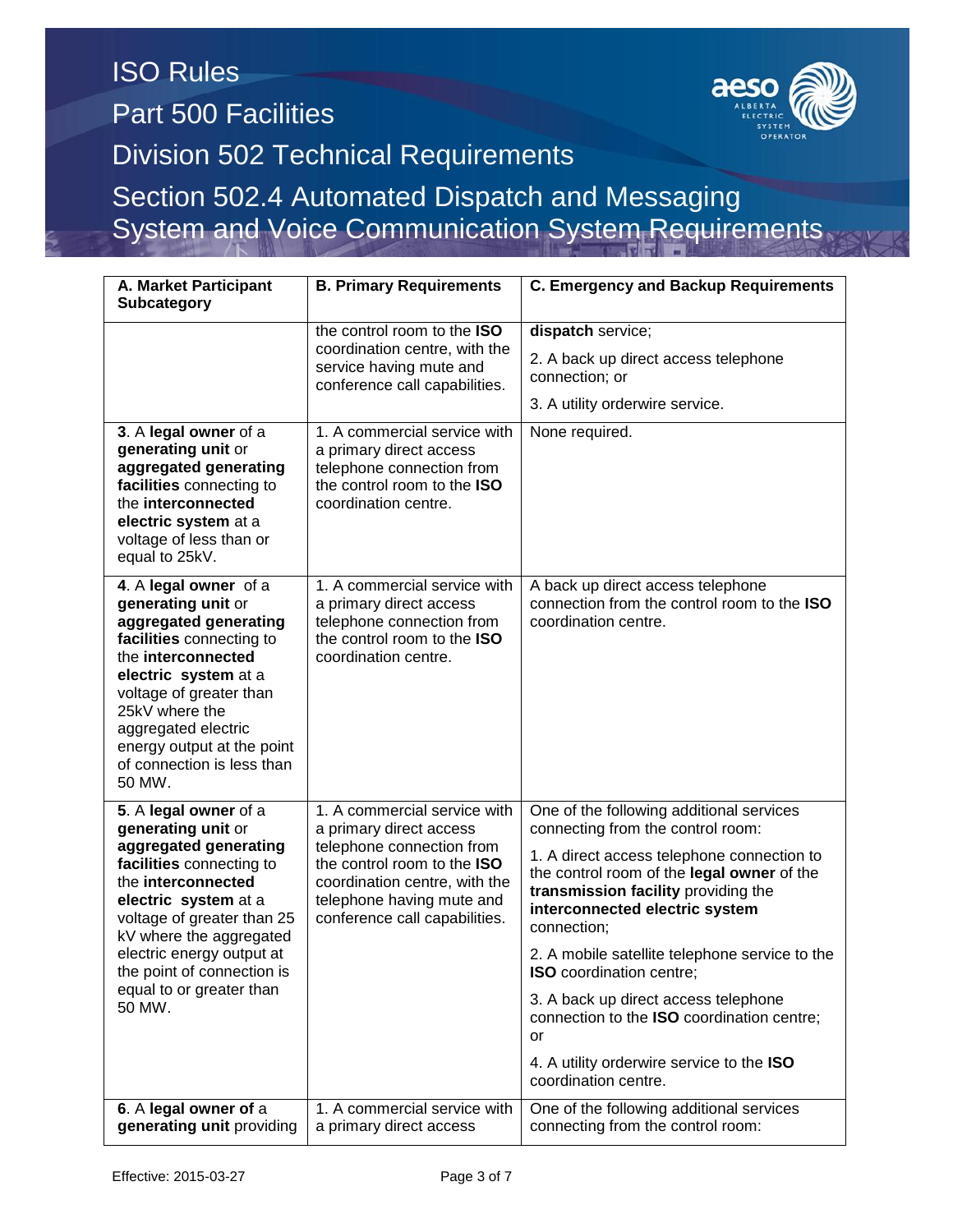System and Voice Communication System Requirements

| A. Market Participant<br><b>Subcategory</b>                                                                                                         | <b>B. Primary Requirements</b>                                                                                                                                                                                 | <b>C. Emergency and Backup Requirements</b>                                                                                                                                                                  |  |
|-----------------------------------------------------------------------------------------------------------------------------------------------------|----------------------------------------------------------------------------------------------------------------------------------------------------------------------------------------------------------------|--------------------------------------------------------------------------------------------------------------------------------------------------------------------------------------------------------------|--|
| a black start capability<br>service.                                                                                                                | telephone connection from<br>the control room to the <b>ISO</b><br>coordination centre, with the<br>service having mute and<br>conference call capabilities.                                                   | 1. A direct access telephone connection<br>from the control room to the operations<br>room of the legal owner of the<br>transmission facility providing the<br>interconnected electric system<br>connection; |  |
|                                                                                                                                                     |                                                                                                                                                                                                                | 2. A back up direct access dedicated<br>commercial telephone connection from the<br>control room to the ISO coordination centre;<br>or                                                                       |  |
|                                                                                                                                                     |                                                                                                                                                                                                                | 3. A utility orderwire service from the control<br>room to the <b>ISO</b> coordination centre.                                                                                                               |  |
| 7. A legal owner of a<br>transmission facility,<br>except those who operate<br>only radial transmission<br>system equipment.                        | 1. A commercial service with<br>primary direct access<br>telephone connection from<br>the control room to the ISO<br>coordination centre, with the<br>service having mute and<br>conference call capabilities. | One of the following additional services<br>connecting from the control room to the ISO<br>coordination centre:                                                                                              |  |
|                                                                                                                                                     |                                                                                                                                                                                                                | 1. A mobile satellite network telephone<br>service:                                                                                                                                                          |  |
|                                                                                                                                                     |                                                                                                                                                                                                                | 2. A back up direct access telephone<br>connection; or                                                                                                                                                       |  |
|                                                                                                                                                     |                                                                                                                                                                                                                | 3. A utility orderwire service.                                                                                                                                                                              |  |
| 8. A legal owner of a<br>transmission facility<br>operating only radial<br>transmission system<br>equipment.                                        | 1. A commercial service with<br>primary direct access<br>telephone connection from<br>the control room to the ISO<br>coordination centre.                                                                      | 1. A back up direct access telephone<br>connection from the control room to the ISO<br>coordination centre.                                                                                                  |  |
| 9. A legal owner of an<br>electric distribution<br>system.                                                                                          | 1. A commercial service with<br>primary direct access<br>telephone connection from<br>the control room to the ISO<br>coordination centre.                                                                      | None required.                                                                                                                                                                                               |  |
| 10. A legal owner of an<br>electric distribution<br>system who contributes<br>load additions for black<br>start capability process<br>requirements. | 1. A commercial service with<br>primary direct access<br>telephone connection from<br>the control room to the ISO<br>coordination centre.                                                                      | One of the following additional services<br>connecting from the control room:                                                                                                                                |  |
|                                                                                                                                                     |                                                                                                                                                                                                                | 1. A direct access telephone connection to<br>the legal owner of the transmission<br>facility providing the transmission system<br>connection associated with the black start<br>capability service.         |  |
|                                                                                                                                                     |                                                                                                                                                                                                                | 2. A mobile satellite network telephone<br>service to the ISO coordination centre; or.                                                                                                                       |  |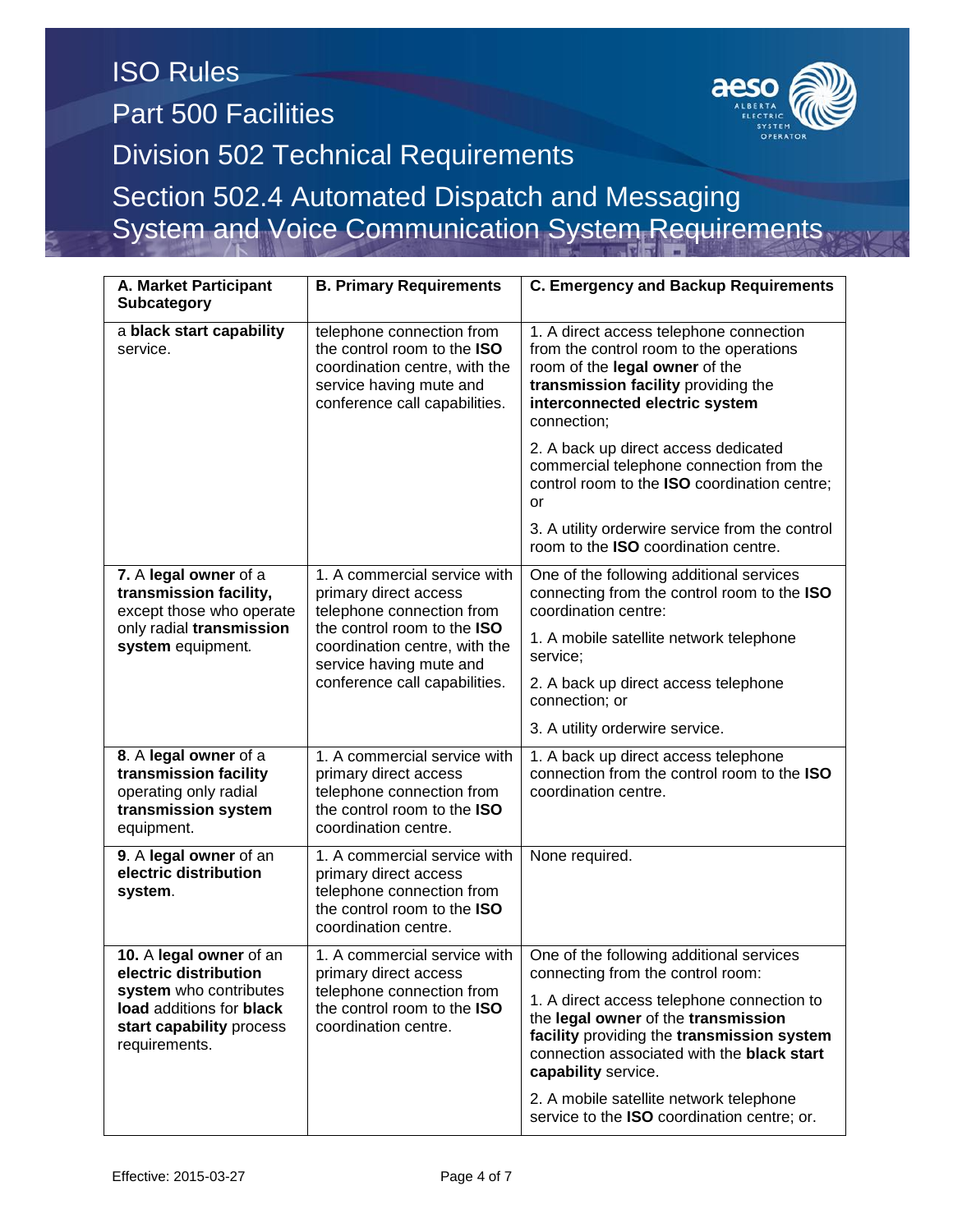System and Voice Communication System Requirements

| <b>A. Market Participant</b><br><b>Subcategory</b> | <b>B. Primary Requirements</b> | <b>C. Emergency and Backup Requirements</b>                              |
|----------------------------------------------------|--------------------------------|--------------------------------------------------------------------------|
|                                                    |                                | 3. A utility orderwire service to the <b>ISO</b><br>coordination centre. |

### **Emergency and Back Up Communication Systems Requirements**

**8** Each applicable **market participant** and the **ISO** must use the specified emergency and back up communication systems when there is an event that causes a primary communication system to be materially disrupted or impaired, including an event such as:

- (a) a real time **system emergency** condition, as may be referenced in any **reliability standard**; or
- (b) a **disturbance** or interruption of service by any provider of a primary communications system service.

### **Testing of Emergency and Back Up Communication Systems**

**9(1)** The **ISO** must conduct tests for all emergency and back up communication systems on a reasonable basis and the testing schedule time and date must be made known reasonably in advance to the **operator** of a **market participant** whose system will be tested.

**(2)** If the test is a success then the **ISO** will not notify the **operator**, but if the test is a failure then the **ISO** will verbally notify the **operator** of the failure no later than twenty four (24) hours after the test in completed.

**(3)** After the **ISO** notifies the **operator** of the testing schedule, the **operator** must ensure that there are trained personnel available to conduct and facilitate the test at the designated date and time.

**(4)** In accordance with the confidentiality provisions of subsection 2(1) of section 103.1 of the **ISO rules** *Confidentiality*, the **ISO** must keep confidential the name of any facility that is subject to testing, and the date and time of the tests.

**(5)** If there is a failure of a test, then the applicable **market participant** or the **ISO**, depending on whose emergency and back up communication system has failed, must ensure the cause is investigated and repaired as soon as reasonably possible, but in any event the system must be repaired no later than five (5) **business days** after:

- (a) the date of the test failure, in the case of the **ISO**; or
- (b) the date of delivery of notice of the test failure, in the case of the **market participant**.

**(6)** The **ISO** must keep a copy of any test results for no less than two (2) calendar years after the date of the test.

### **Loss of Emergency and Back Up Communication Systems**

**10(1)** If either the **ISO** or a **market participant** experiences a material disruption or complete loss of any emergency and back up communication systems at a point in time other than during a test period, then verbal notice must be given by:

- (a) the **ISO** to all affected **market participants**, if the **ISO** suffers the disruption of loss; or
- (b) the applicable **market participant** to the **ISO**, if the **market participant** suffers the disruption or loss.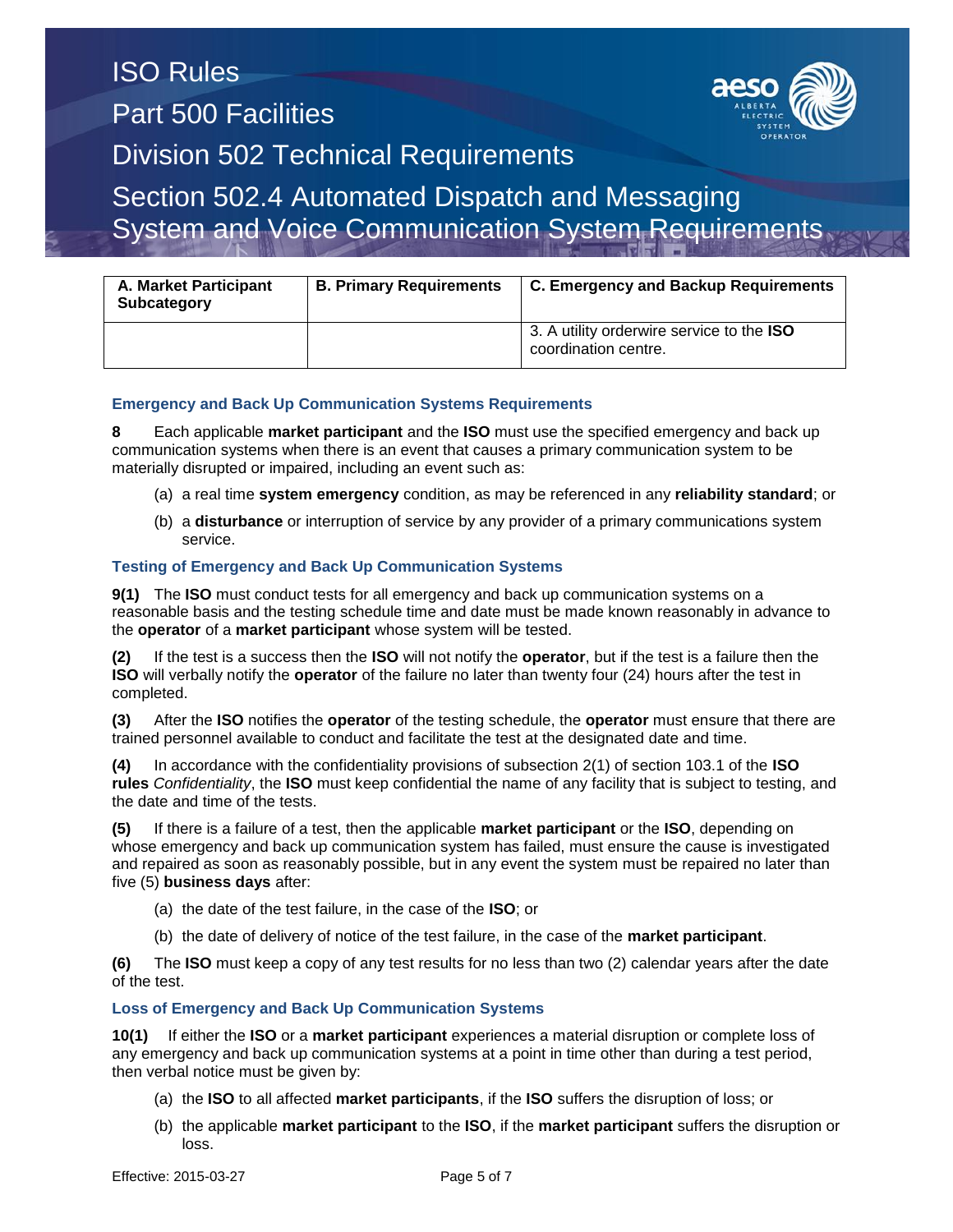### ISO Rules Part 500 Facilities Division 502 Technical Requirements Section 502.4 Automated Dispatch and Messaging System and Voice Communication System Requirements

**(2)** The **market participant** that experiences the disruption or loss must investigate and repair it as soon as reasonably possible, but in any event no later than five (5) **business days** after the date of the discovery of the cause of the disruption or loss.

### **Appendices**

Appendix 1 – *Technical Standards in Effect as of 2007*

### **Revision History**

| Date       | <b>Description</b>                                                                                                                                              |  |
|------------|-----------------------------------------------------------------------------------------------------------------------------------------------------------------|--|
| 2011-06-01 | Initial release                                                                                                                                                 |  |
| 2013-01-08 | Appendix added containing authoritative system availability requirements<br>specified in Table 2 of ISO OPP 003.2.                                              |  |
|            | Previously defined terms have been un-defined and so the words have been un-<br>bolded.                                                                         |  |
| 2014-07-02 | Unbolded the reference to "outage" in Appendix 1.                                                                                                               |  |
| 2015-03-27 | Replaced "effective date" with the initial release date in sections $2(1)$ , (2) and 3;<br>and replaced the word "Effective" in the Revision History to "Date". |  |